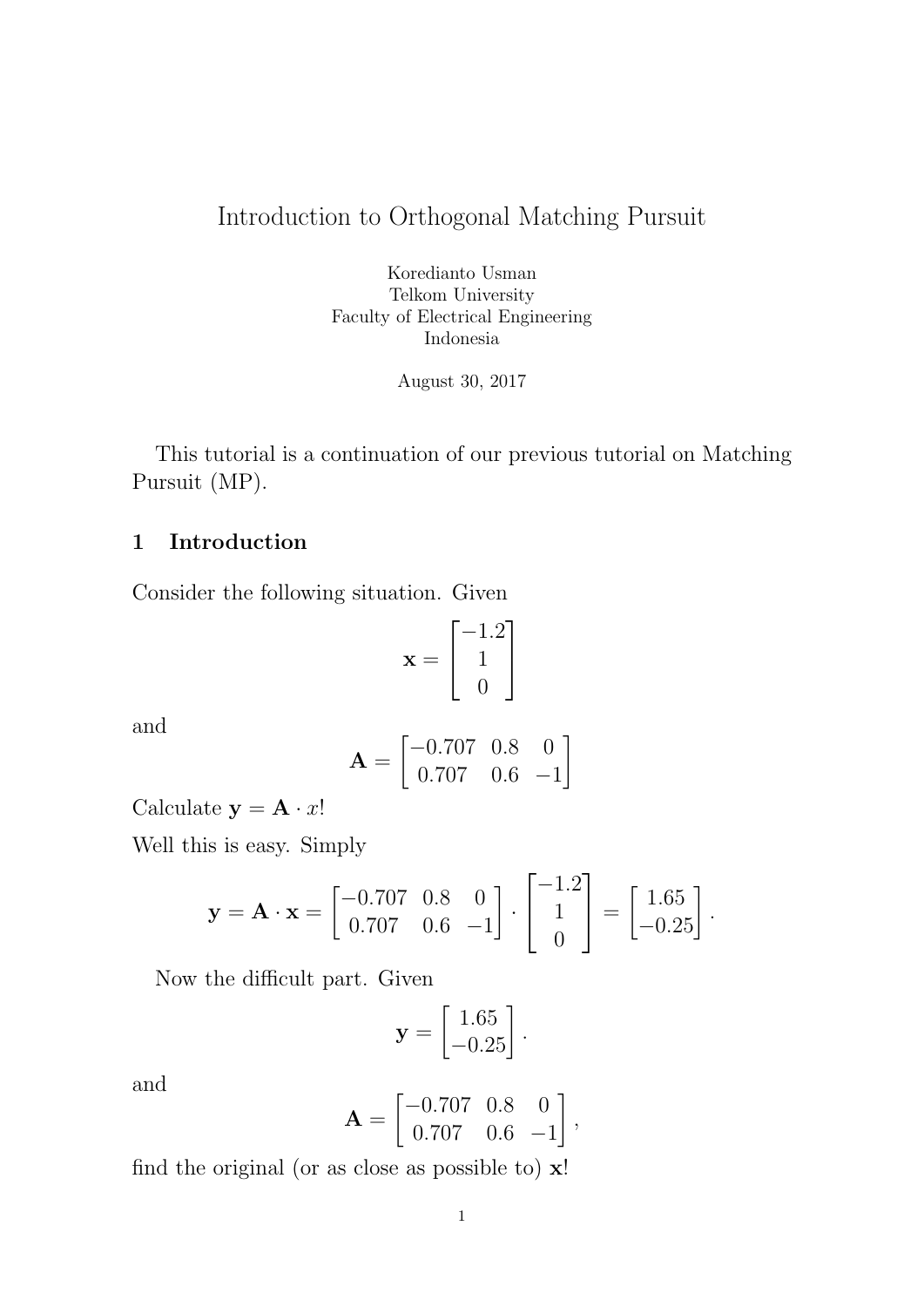In Compressive Sensing terminology, finding y from x and A is called **compression**. While, on the other hand, finding original **x** from  $y$  and  $A$  is called reconstruction (problem). Yes, it is indeed a problem, since reconstruction is not an easy task.

As for further terminology, x is called **original signal** or **original** vector, A is called the ompression matrix or sensing matrix, and y is called compressed signal or compressed vector.

#### 2 Basic Concept

As already discussed in MP tutorial, we need to view the sensing matrix  $\bf{A}$  as a collection of column vectors. That is:

$$
\mathbf{A} = \begin{bmatrix} -0.707 & 0.8 & 0 \\ 0.707 & 0.6 & -1 \end{bmatrix} = \begin{bmatrix} \mathbf{b_1} & \mathbf{b_2} & \mathbf{b_3} \end{bmatrix},
$$

where

$$
\mathbf{b_1} = \begin{bmatrix} -0.707 \\ 0.707 \end{bmatrix} \quad ; \quad \mathbf{b_2} = \begin{bmatrix} 0.8 \\ 0.6 \end{bmatrix} \quad ; \quad \mathbf{b_3} = \begin{bmatrix} 0 \\ -1 \end{bmatrix}.
$$

These columns are called the basis or atoms.

Now, if we let

$$
\mathbf{x} = \begin{bmatrix} x_1 \\ x_2 \\ x_3 \end{bmatrix}
$$

Then

$$
\mathbf{A} \cdot \mathbf{x} = \begin{bmatrix} -0.707 \\ 0.707 \end{bmatrix} \cdot x_1 + \begin{bmatrix} 0.8 \\ 0.6 \end{bmatrix} \cdot x_2 + \begin{bmatrix} 0 \\ -1 \end{bmatrix} \cdot x_3 = \mathbf{y}.
$$

The last equation shows us that y is nothing but a linear combination of atoms using coefficients as described in x. We know that actually  $x_1 = -1.2$ ,  $x_2 = 1$  and  $x_3 = 0$ . In other word, looking to the last equation atom  $\mathbf{b}_1$  contributes -1.2 to produce y, atom  $\mathbf{b}_2$ contributes 1 to produce y, and finally, atom  $\mathbf{b}_3$  contributes 0 to y.

OMP works similar to MP, which is to find which atom contributes the most to y, and then which one is the next, and which one is the next, and so on. This process, as we understand by now, need N iteration, where N is the number of atoms in  $A$ . In our example, N is 3.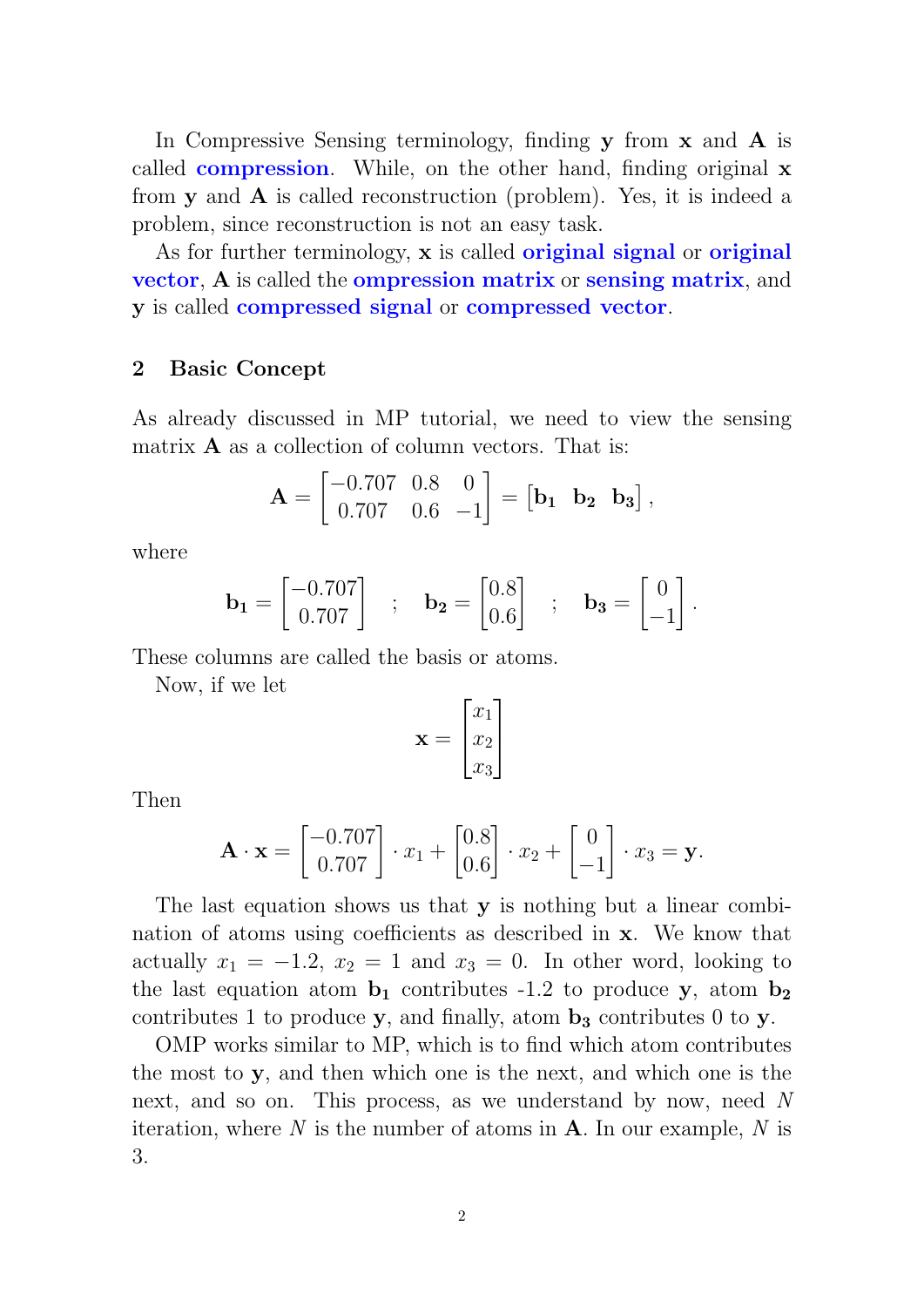#### 3 Calculating Contribution

There are three atoms, which are:

$$
\mathbf{b_1} = \begin{bmatrix} -0.707 \\ 0.707 \end{bmatrix} \quad ; \quad \mathbf{b_2} = \begin{bmatrix} 0.8 \\ 0.6 \end{bmatrix} \quad ; \quad \mathbf{b_3} = \begin{bmatrix} 0 \\ -1 \end{bmatrix}.
$$

and y

$$
\mathbf{y} = \begin{bmatrix} -1.65 \\ -0.25 \end{bmatrix}.
$$

Therefore the contribution for each atom in y is

$$
\langle \mathbf{b}_1, \mathbf{y} \rangle = \begin{bmatrix} -0.707 \\ 0.707 \end{bmatrix} \cdot \begin{bmatrix} 1.65 \\ -0.25 \end{bmatrix} = -0.707 \cdot -1.65 + 0.707 \cdot -0.25 = -1.34
$$

and

$$
\langle \mathbf{b_2}, \mathbf{y} \rangle = \begin{bmatrix} 0.8\\ 0.6 \end{bmatrix} \cdot \begin{bmatrix} 1.65\\ -0.25 \end{bmatrix} = 1.17
$$

and finally

$$
\langle \mathbf{b_3}, \mathbf{y} \rangle = \begin{bmatrix} 0 \\ -1 \end{bmatrix} \cdot \begin{bmatrix} 1.65 \\ -0.25 \end{bmatrix} = 0.25
$$

Obviously, atom  $\mathbf{b}_1$  gives the highest contribution, with the value of -1.34 (neglect the negative value or just use the absolute value)

To in this first round iteration, we select  $\mathbf{b}_1$  as the selected basis, and the coefficient of that basis is -1.34.

Of course, the dot product of each basis can be calculate in a single step, w, which is:

$$
\mathbf{w} = \mathbf{A}^T \cdot \mathbf{y} = \begin{bmatrix} -0.707 & 0.707 \\ 0.8 & 0.6 \\ 0 & -1 \end{bmatrix} \cdot \begin{bmatrix} 1.65 \\ -0.25 \end{bmatrix} = \begin{bmatrix} -1.34 \\ 1.17 \\ 0.25 \end{bmatrix}
$$

Figure 1 shows the illustration of basis and y.

### 4 Calculating Residue

Now the first basis been selected, which is  $\mathbf{b}_1 =$  $\begin{bmatrix} -0.707 \\ 0.707 \end{bmatrix}$ , and the coefficient  $\lambda_1 = -1.34$  as the contribution coefficient. If we take  $\lambda_1 \cdot \mathbf{b_1}$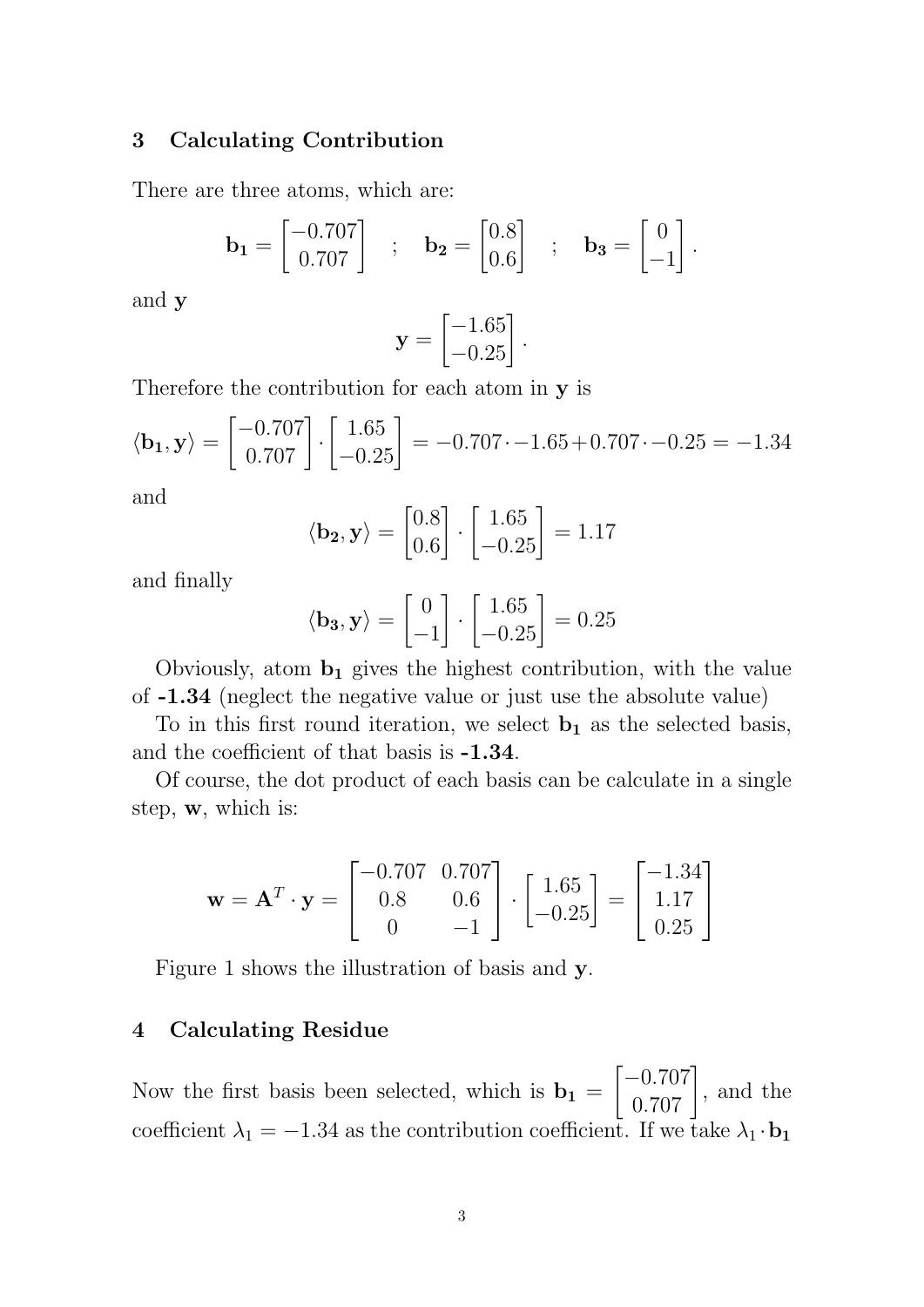

Figure 1: Illustration of basis and y

from y, the residue would be:

$$
\mathbf{r} = \mathbf{y} - \lambda_1 \cdot \mathbf{b}_1 = \begin{bmatrix} 1.65 \\ -0.25 \end{bmatrix} - (-1.34) \cdot \begin{bmatrix} -0.707 \\ 0.707 \end{bmatrix} = \begin{bmatrix} 0.7 \\ 0.7 \end{bmatrix}
$$

What does this residue mean to us? Well, let see again the geometry as shown in Fig.2.

As we can see, the residue is perpendicular to the contribution of the first selected basis.

### 5 Repeat the iteration

After the first iteration, we get the selected basis  $\mathbf{b}_1$ . We collect this selected basis into a new  $A_{\text{new}}$ . That is

$$
\mathbf{A}_{\text{new}} = [\mathbf{b}_1] = \begin{bmatrix} -0.707 \\ 0.707 \end{bmatrix}.
$$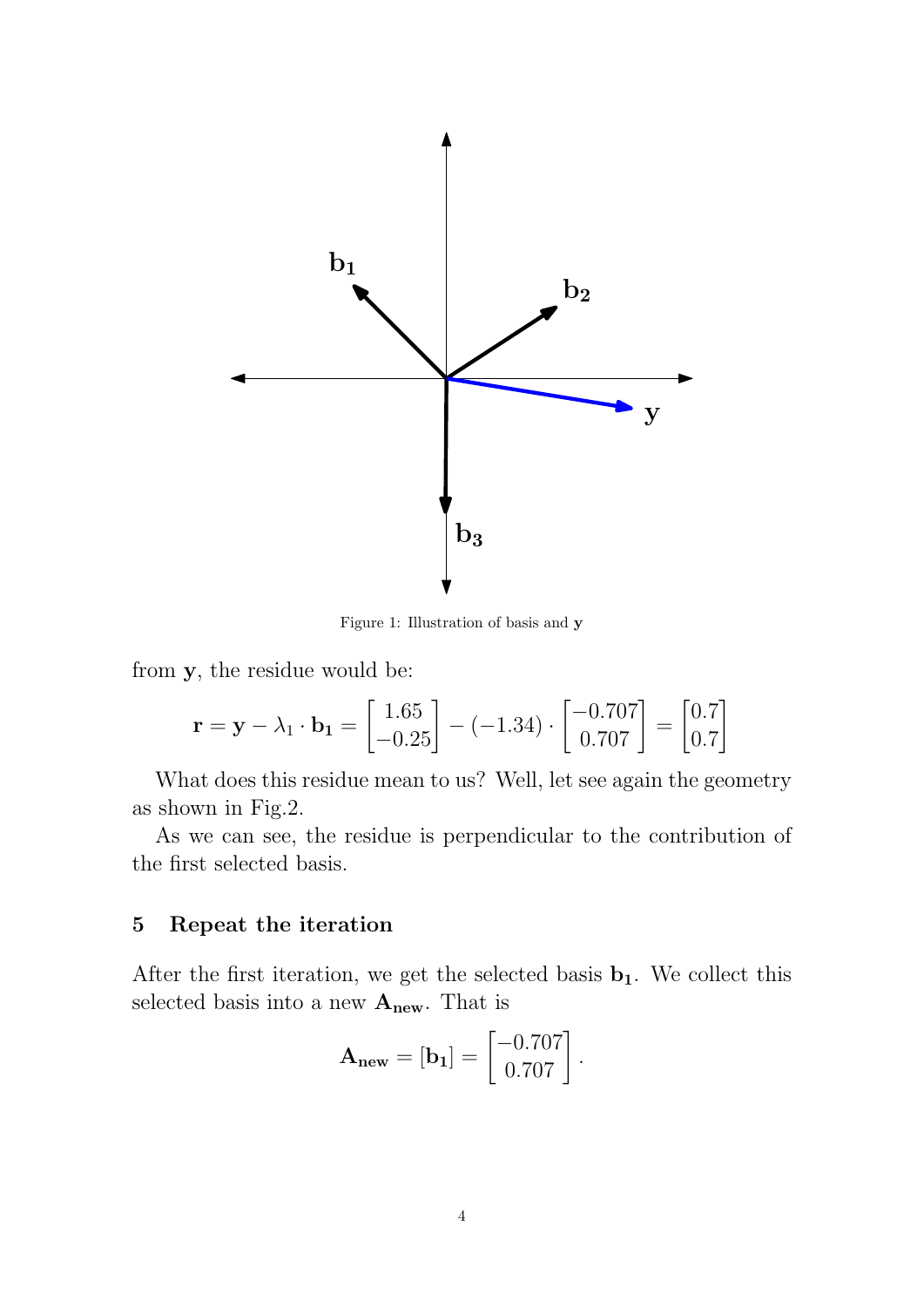

contribution of selected basis to y

Figure 2: Interpretation of residue

The contribution coefficient as we rewrite it as  $\mathbf{x}_{rec}$  is

$$
\mathbf{x}_{\text{rec}} = \begin{bmatrix} -1.34 \\ 0 \\ 0 \end{bmatrix}.
$$

The value -1.34 is at the first element because it is a contribution from the first basis  $\mathbf{b}_1$ .

The residue is

$$
\mathbf{r} = \begin{bmatrix} 0.7 \\ 0.7 \end{bmatrix}.
$$

Now we have to select from the rest of basis  $\mathbf{b}_2$  and  $\mathbf{b}_3$ , which one has the highest contribution to r. In single step

$$
\mathbf{w} = \begin{bmatrix} \mathbf{b_2} & \mathbf{b_3} \end{bmatrix}^T \cdot r = \begin{bmatrix} 0.8 & 0.6 \\ 0 & -1 \end{bmatrix} \cdot \begin{bmatrix} 0.7 \\ 0.7 \end{bmatrix} = \begin{bmatrix} 0.98 \\ -0.7 \end{bmatrix}
$$

So here  $b_2$  contribute better which is 0.98.

Now we collect the selected basis  $\mathbf{b}_1$  and  $\mathbf{b}_2$  into one matrix  $\mathbf{A}_{\text{new}}$ , so that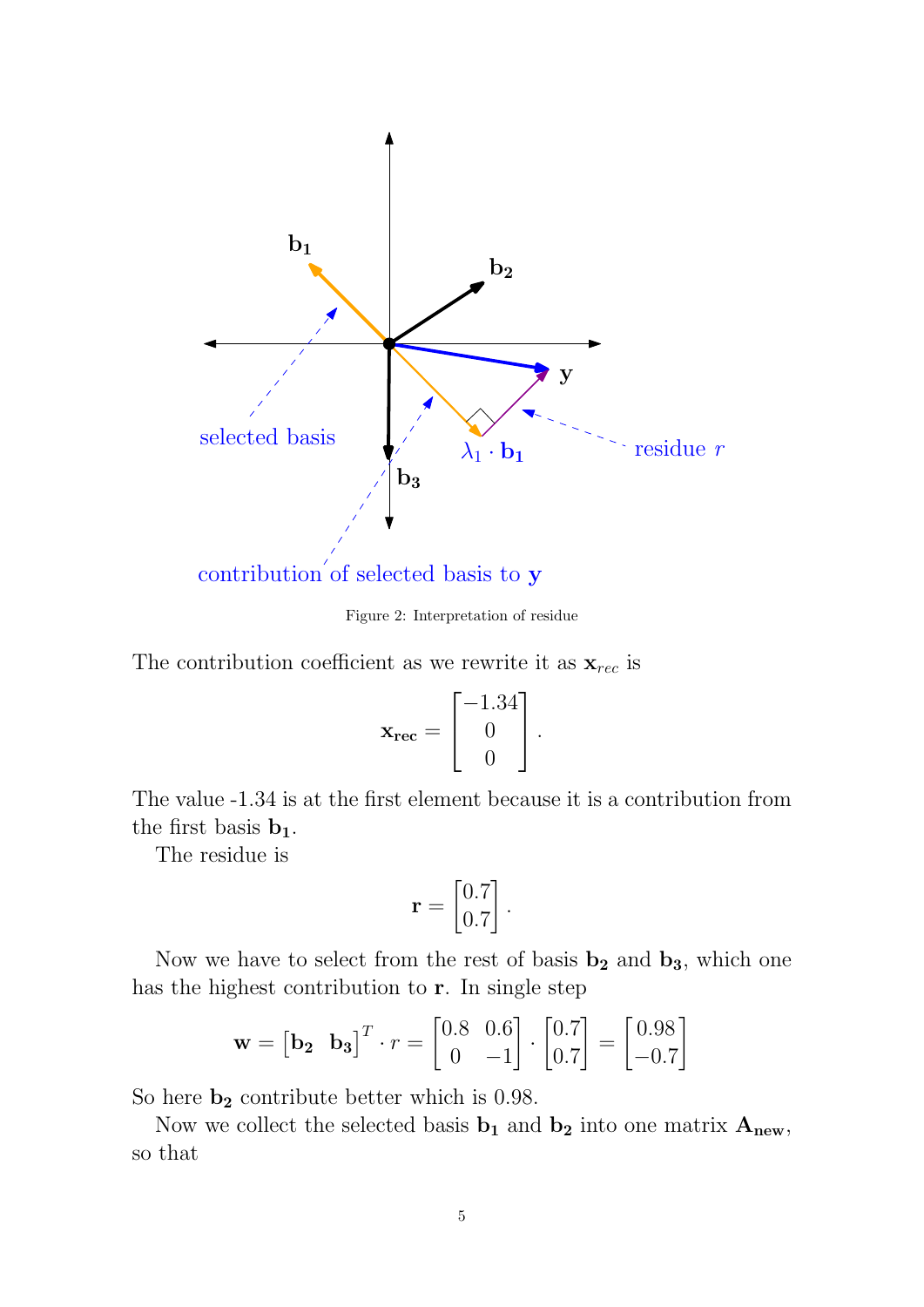$$
\mathbf{A}_{\text{new}} = \begin{bmatrix} \mathbf{b}_1 & \mathbf{b}_2 \end{bmatrix} = \begin{bmatrix} -0.707 & 0.8 \\ 0.707 & 0.6 \end{bmatrix}.
$$

Now, this step is different with MP. Here, we have to calculate the contribution of  $A_{new}$  to y (and not the contribution of  $b_2$  to r!).

To solve this contribution problem, we have to solve the Least Square Problem which can be easily formulated as follow:

Which  $\lambda_1$  dan  $\lambda_2$  that will fulfilled

$$
\lambda_1 \cdot \begin{bmatrix} -0.707 \\ 0.707 \end{bmatrix} + \lambda_2 \cdot \begin{bmatrix} 0.8 \\ 0.6 \end{bmatrix}
$$
 as close as possible to  $\mathbf{y} = \begin{bmatrix} 1.65 \\ -0.25 \end{bmatrix}$ 

in mathematical term this formulation can be written as :

$$
min ||\mathbf{A}_{\text{new}} \cdot \mathbf{\lambda} - \mathbf{y}||_2
$$

In our case

$$
min \left\| \begin{bmatrix} -0.707 & 0.8 \\ 0.707 & 0.6 \end{bmatrix} \cdot \begin{bmatrix} \lambda_1 \\ \lambda_2 \end{bmatrix} - \begin{bmatrix} 1.65 \\ -0.25 \end{bmatrix} \right\|_2
$$

Reader may familiar that  $min ||A_{new} \cdot \lambda - y||_2$  is solve using  $\lambda$ 

$$
\lambda = A_{\text{new}}{}^+ \cdot y
$$

Where  $A_{\text{new}}^+$  is pseudo inverse of  $A_{\text{new}}$ , which is

$$
\mathbf{A}_{\text{new}}^{+} = (\mathbf{A}_{\text{new}}^{T} \cdot \mathbf{A}_{\text{new}})^{-1} \cdot \mathbf{A}_{\text{new}}^{T}.
$$

Again, in our case,

$$
\mathbf{A}_{\text{new}}^{+} = \begin{bmatrix} -0.707 & 0.8 \\ 0.707 & 0.6 \end{bmatrix}^{+} = \begin{bmatrix} -0.6062 & 0.8082 \\ 0.7143 & 0.7143 \end{bmatrix}
$$

Calculating pseudo inverse is easy in Matlab, just use pinv() command.

After calculating  $A_{new}^+$ , we get

$$
\mathbf{\lambda} = \mathbf{A}_{\text{new}}^{+} \cdot \mathbf{y} = \begin{bmatrix} -0.6062 & 0.8082 \\ 0.7143 & 0.7143 \end{bmatrix} \cdot \begin{bmatrix} 1.65 \\ -0.25 \end{bmatrix} = \begin{bmatrix} -1.2 \\ 1 \end{bmatrix}
$$

As we get  $\lambda$ , we update coefficient  $x_{rec}$  to become

$$
\mathbf{x}_{\text{rec}} = \begin{bmatrix} -1.2\\ 1\\ 0 \end{bmatrix}
$$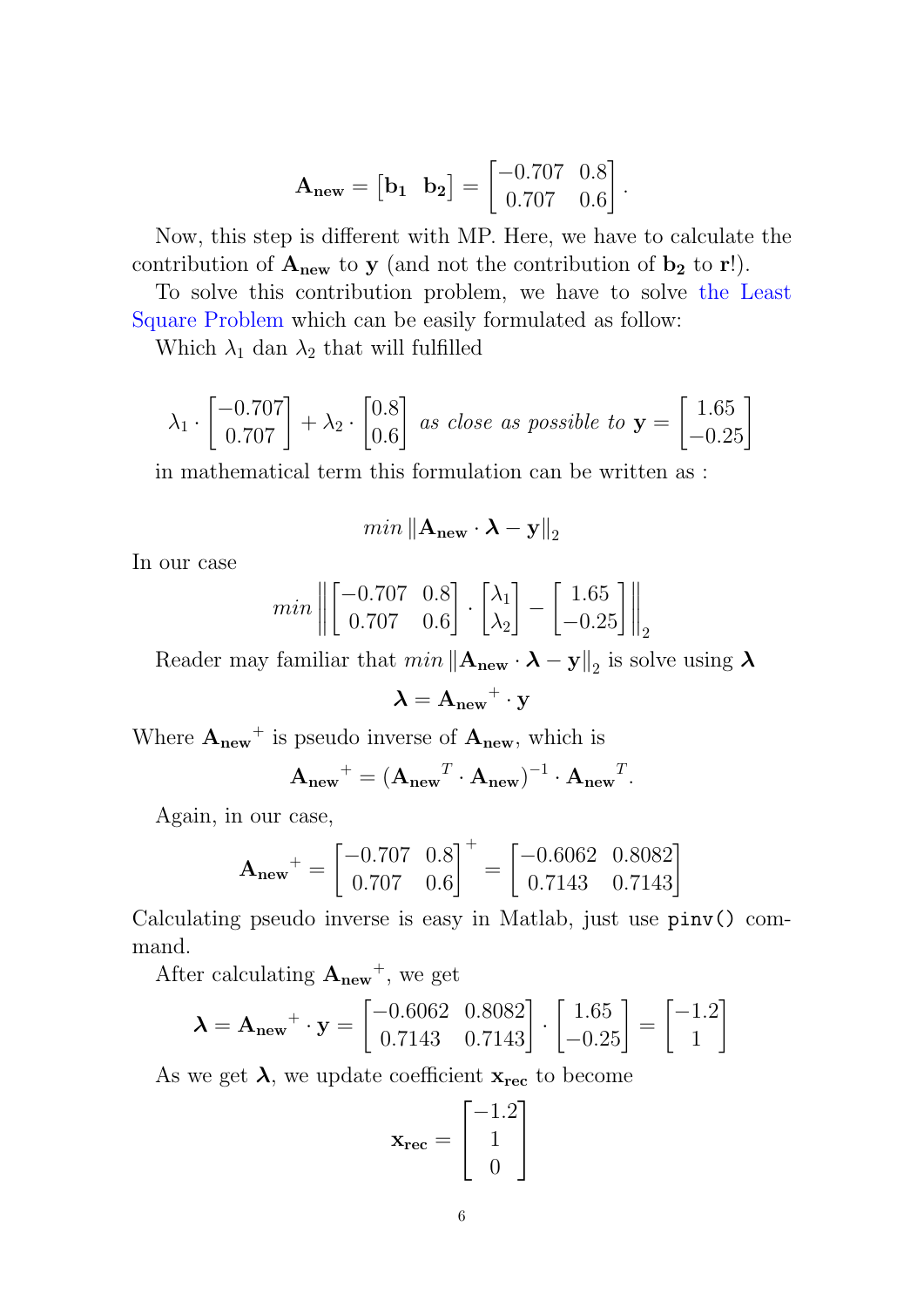Here we put  $\lambda$  in the first and second position for  $x_{\text{rec}}$  because it corresponds to the first and second basis that have been selected.

After we get  $A_{new}$  and  $\lambda$ , now we can update new the residue

$$
\mathbf{r} = \mathbf{y} - \mathbf{A}_{\text{new}} \cdot \boldsymbol{\lambda} = \begin{bmatrix} 1.65 \\ -0.25 \end{bmatrix} - \begin{bmatrix} -0.707 & 0.8 \\ 0.707 & 0.6 \end{bmatrix} \cdot \begin{bmatrix} -1.2 \\ 1 \end{bmatrix} = \begin{bmatrix} 0 \\ 0 \end{bmatrix}
$$

.

Well, our residue is already  $\begin{bmatrix} 0 \\ 0 \end{bmatrix}$  $\overline{0}$ 1 . So we can stop here or we can continue to the next step. (If we stop here, we can save some computation work)

### 6 Final iteration

This step is not necessary as the residue is already vanished. (Many OMP implemetation software requires parameter which is signal sparsity K. This is the clue for the software that it will iterate K times. After that it will stop, no matter how much the residue left).

Our reconstructed signal is therefore :

$$
\mathbf{x}_{\text{rec}} = \begin{bmatrix} -1.2\\ 1\\ 0 \end{bmatrix}
$$

Which is the same to the original signal.

#### 7 Other example

Now we proceed with other example. Let

$$
\mathbf{x} = \begin{bmatrix} 0 \\ 3 \\ 1 \\ 2 \end{bmatrix}
$$

and

$$
\mathbf{A} = \begin{bmatrix} -0.8 & 0.3 & 1 & 0.4 \\ -0.2 & 0.4 & -0.3 & -0.4 \\ 0.2 & 1 & -0.1 & 0.8 \end{bmatrix}.
$$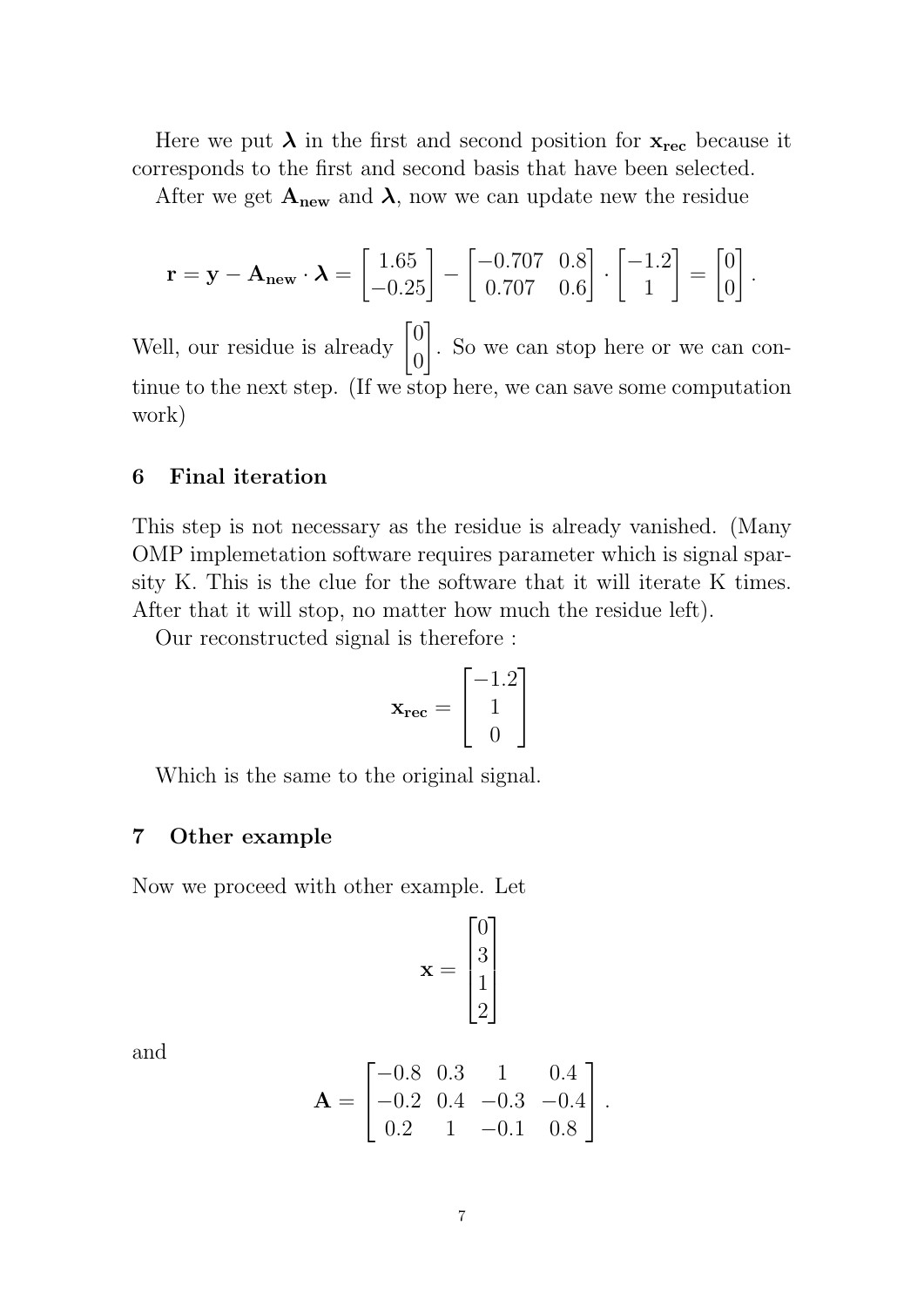Having  $x$  and  $A$ ,  $y$  is calculated as

$$
\mathbf{y} = \mathbf{A} \cdot \mathbf{x} = \begin{bmatrix} -0.8 & 0.3 & 1 & 0.4 \\ -0.2 & 0.4 & -0.3 & -0.4 \\ 0.2 & 1 & -0.1 & 0.8 \end{bmatrix} \cdot \begin{bmatrix} 0 \\ 3 \\ 1 \\ 2 \end{bmatrix} = \begin{bmatrix} 2.7 \\ 0.1 \\ 4.5 \end{bmatrix}
$$

Now, given A and y, please find x using OMP!

Ans

1. We have 4 basis :  
\n
$$
\mathbf{b_1} = \begin{bmatrix} -0.8 \\ -0.2 \\ 0.2 \end{bmatrix}; \mathbf{b_2} = \begin{bmatrix} 0.3 \\ 0.4 \\ 1 \end{bmatrix}; \mathbf{b_3} = \begin{bmatrix} 1 \\ -0.3 \\ -0.1 \end{bmatrix}; \mathbf{b_4} = \begin{bmatrix} 0.4 \\ -0.4 \\ 0.8 \end{bmatrix}
$$

2. Since the length of basis is not one, we need to normalize them all.

$$
\hat{\mathbf{b}_1} = \mathbf{b}_1 / \|\mathbf{b}_1\| = \begin{bmatrix} -0.8 \\ -0.2 \\ 0.2 \end{bmatrix} / \sqrt{(-0.8)^2 + (-0.4)^2 + 0.2^2} = \begin{bmatrix} -0.9428 \\ -0.2357 \\ 0.2357 \end{bmatrix}
$$
  
\n
$$
\hat{\mathbf{b}_2} = \mathbf{b}_2 / \|\mathbf{b}_2\| = \begin{bmatrix} 0.3 \\ 0.4 \\ 1 \end{bmatrix} / \sqrt{0.3^2 + 0.4^2 + 1^2} = \begin{bmatrix} 0.268 \\ 0.3578 \\ 0.894 \end{bmatrix}
$$
  
\n
$$
\hat{\mathbf{b}_3} = \mathbf{b}_3 / \|\mathbf{b}_3\| = \begin{bmatrix} 0.9535 \\ -0.286 \\ -0.0953 \end{bmatrix}
$$
  
\n
$$
\hat{\mathbf{b}_4} = \mathbf{b}_4 / \|\mathbf{b}_4\| = \begin{bmatrix} 0.4082 \\ -0.4082 \\ -0.8165 \end{bmatrix}
$$

3. contribution of these normalize basis can be calculated as:

$$
\mathbf{w} = \hat{\mathbf{A}}^T \cdot \mathbf{y} = \begin{bmatrix} -0.9428 & 0.268 & 0.9535 & 0.4082 \\ -0.2357 & 0.3578 & -0.286 & -0.4082 \\ 0.2357 & 0.894 & -0.0953 & -0.8165 \end{bmatrix} \cdot \begin{bmatrix} 2.7 \\ 0.1 \\ 4.5 \end{bmatrix} = \begin{bmatrix} -1.5085 \\ 4.7852 \\ 4.7357 \end{bmatrix}
$$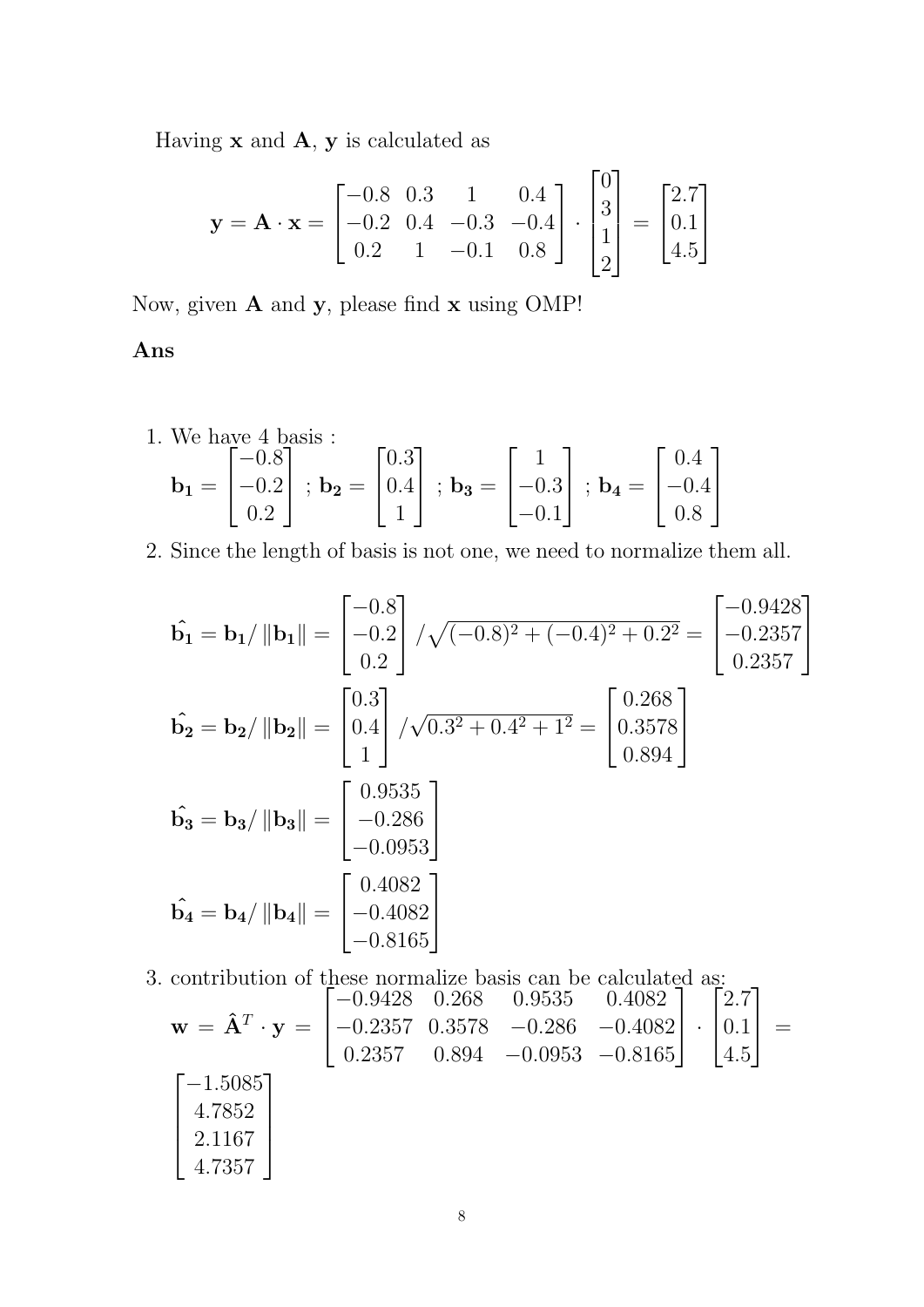4. Second normalized basis  $\hat{\mathbf{b}}_2$  gives the highest contribution. Therefore we take second basis and put it to  $A_{new}$ 

$$
\mathbf{A}_{\text{new}} = \hat{\mathbf{b}_2} = \begin{bmatrix} 0.3 \\ 0.4 \\ 1 \end{bmatrix}.
$$

5. Calculte  $\mathbf{x}_{rec}$  as the solution of Least Square Problem:

$$
\mathbf{L}_{\mathbf{p}} = \mathbf{A}_{\mathbf{new}} + \mathbf{y} = [4.28]
$$

Since this Lp is the coefficient for basis 2, then we write

$$
\mathbf{x}_{\text{rec}} = \begin{bmatrix} 0 \\ 4.28 \\ 0 \\ 0 \end{bmatrix}
$$

6. Next we calculate residue

$$
\mathbf{r} = \mathbf{y} - \mathbf{A}_{\text{new}} \cdot \mathbf{L}_{\text{p}} = \begin{bmatrix} 2.7 \\ 0.1 \\ 4.5 \end{bmatrix} - \begin{bmatrix} 0.3 \\ 0.4 \\ 1 \end{bmatrix} \cdot 4.28 = \begin{bmatrix} 1.416 \\ -1.612 \\ 0.22 \end{bmatrix}
$$

7. Now we repeat step 2. We calculate which basis  $\hat{\mathbf{b}}_1$ ,  $\hat{\mathbf{b}}_3$  and  $\hat{\mathbf{b}}_4$ that gives highest contribution to r.

$$
\mathbf{w} = \mathbf{\hat{A}}^T \cdot \mathbf{y} = \begin{bmatrix} -0.9428 & -0.2357 & 0.2357 \\ 0.9535 & -0.286 & -0.0953 \\ 0.4082 & -0.4082 & -0.8165 \end{bmatrix} \cdot \begin{bmatrix} 1.416 \\ -1.612 \\ 0.22 \end{bmatrix} = \begin{bmatrix} -0.9032 \\ 1.7902 \\ 1.4158 \end{bmatrix}
$$

So here, at the second position which corresponding to  $\mathbf{b}_3$  gives the highest contribution 1.7902.

8. Add this the selected  $\mathbf{b}_3$  (not  $\hat{\mathbf{b}_3}$ ) in to  $\mathbf{A}_{\text{new}}$ 

$$
\mathbf{A}_{\text{new}} = \begin{bmatrix} \hat{\mathbf{b}}_2 & \hat{\mathbf{b}}_3 \end{bmatrix} = \begin{bmatrix} 0.3 & 1 \\ 0.4 & -0.3 \\ 1 & -0.1 \end{bmatrix}.
$$

9. Solve the Least Square Problem for Lp  $\mathbf{L_p} = \mathbf{A_{new}}^+ \cdot \mathbf{y} =$  $\begin{bmatrix} 4.1702 \\ 1.7149 \end{bmatrix}$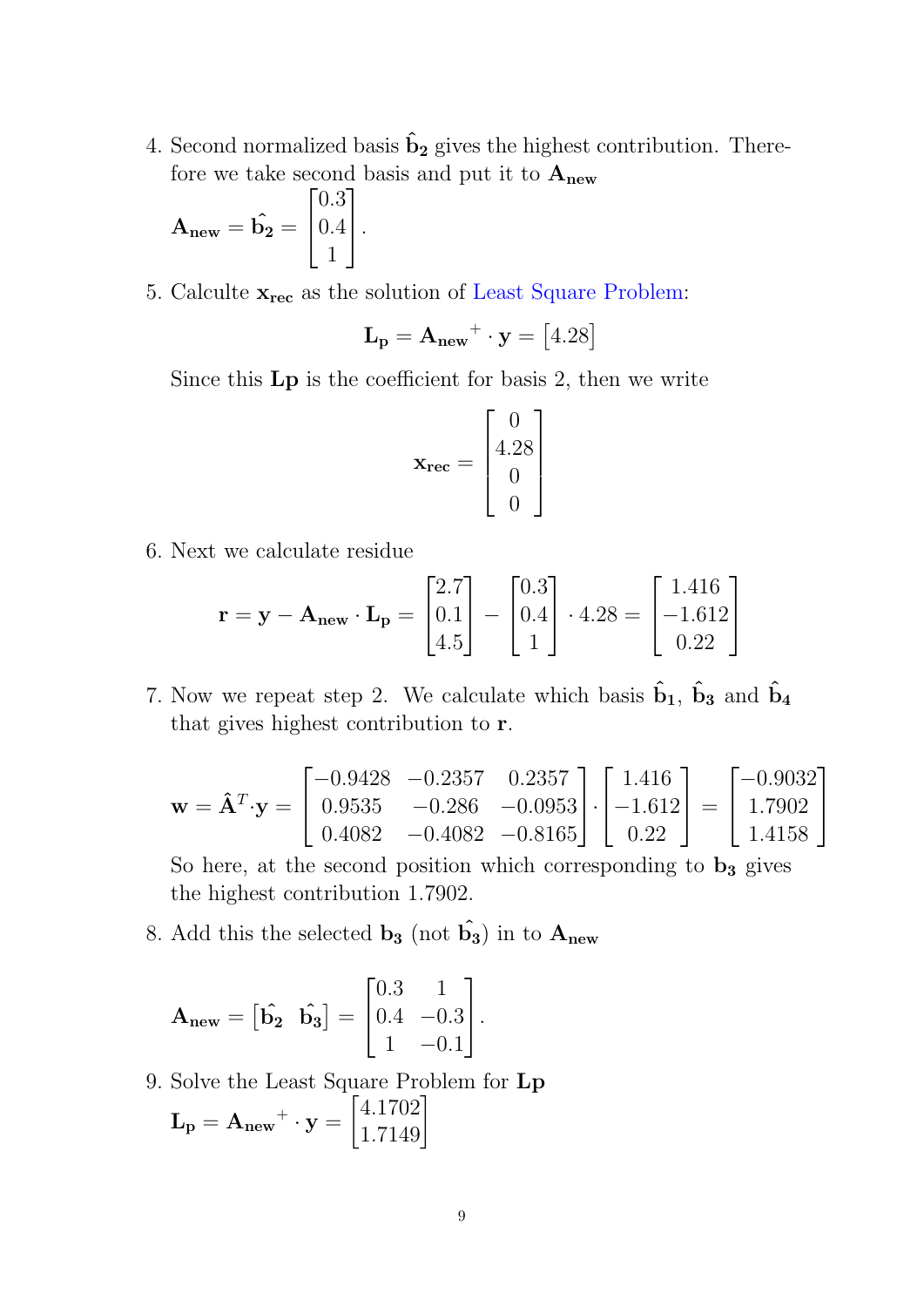We know that this  $\mathbf{Lp}$  is for  $\mathbf{b_2}$  and  $\mathbf{b_3}$ , therefore we write

$$
\mathbf{x}_{\text{rec}} = \begin{bmatrix} 0 \\ 4.172 \\ 1.7149 \\ 0 \end{bmatrix}
$$

10. Next we calculate residue

$$
\mathbf{r} = \mathbf{y} - \mathbf{A}_{\text{new}} \cdot \mathbf{L}_{\text{p}} = \begin{bmatrix} 2.7 \\ 0.1 \\ 4.5 \end{bmatrix} - \begin{bmatrix} 0.3 & 1 \\ 0.4 & -0.3 \\ 1 & -0.1 \end{bmatrix} \cdot \begin{bmatrix} 4.172 \\ 1.7149 \end{bmatrix} = \begin{bmatrix} -0.266 \\ -1.0536 \\ 0.5012 \end{bmatrix}
$$

11. Now we repeat step 2 as for the final iteration.

12. calculate highest contribution from either  $\mathbf{b}_1$  or  $\mathbf{b}_4$ 

$$
\mathbf{w} = \begin{bmatrix} \hat{\mathbf{b}}_1 & \hat{\mathbf{b}}_4 \end{bmatrix} \cdot \mathbf{r} = \begin{bmatrix} -0.9428 & 0.4082 \\ -0.2357 & -0.4082 \\ 0.2357 & -0.8165 \end{bmatrix} \cdot \begin{bmatrix} -0.266 \\ -1.0536 \\ 0.5012 \end{bmatrix} = \begin{bmatrix} 0.6172 \\ 0.7308 \end{bmatrix}
$$

So here, at the second position which corresponding to  $\mathbf{b}_4$  gives the highest contribution 0.7308.

13. And then collect this basis to already available  $A_{new}$ 

$$
\mathbf{A}_{\text{new}} = \begin{bmatrix} 0.3 & 1 & 0.4 \\ 0.4 & -0.3 & -0.4 \\ 1 & -0.1 & 0.8 \end{bmatrix}.
$$

14. Solve the Least Square Problem for Lp

$$
\mathbf{L}_{\mathbf{p}} = \mathbf{A}_{\text{new}} + \mathbf{y} = \begin{bmatrix} 3 \\ 1 \\ 2 \end{bmatrix}
$$

We know that this  $\mathbf{Lp}$  is for  $\mathbf{b_2}$ ,  $\mathbf{b_3}$ , and  $\mathbf{b_4}$ , therefore we write

$$
\mathbf{x}_{\text{rec}} = \begin{bmatrix} 0 \\ 3 \\ 1 \\ 2 \end{bmatrix}
$$

15. Next we calculate residue

$$
\mathbf{r} = \mathbf{y} - \mathbf{A}_{\text{new}} \cdot \mathbf{L}_{\text{p}} = \begin{bmatrix} 2.7 \\ 0.1 \\ 4.5 \end{bmatrix} - \begin{bmatrix} 0.3 & 1 & 0.4 \\ 0.4 & -0.3 & -0.4 \\ 1 & -0.1 & 0.8 \end{bmatrix} \cdot \begin{bmatrix} 3 \\ 1 \\ 2 \end{bmatrix} = \begin{bmatrix} 0 \\ 0 \\ 0 \end{bmatrix}
$$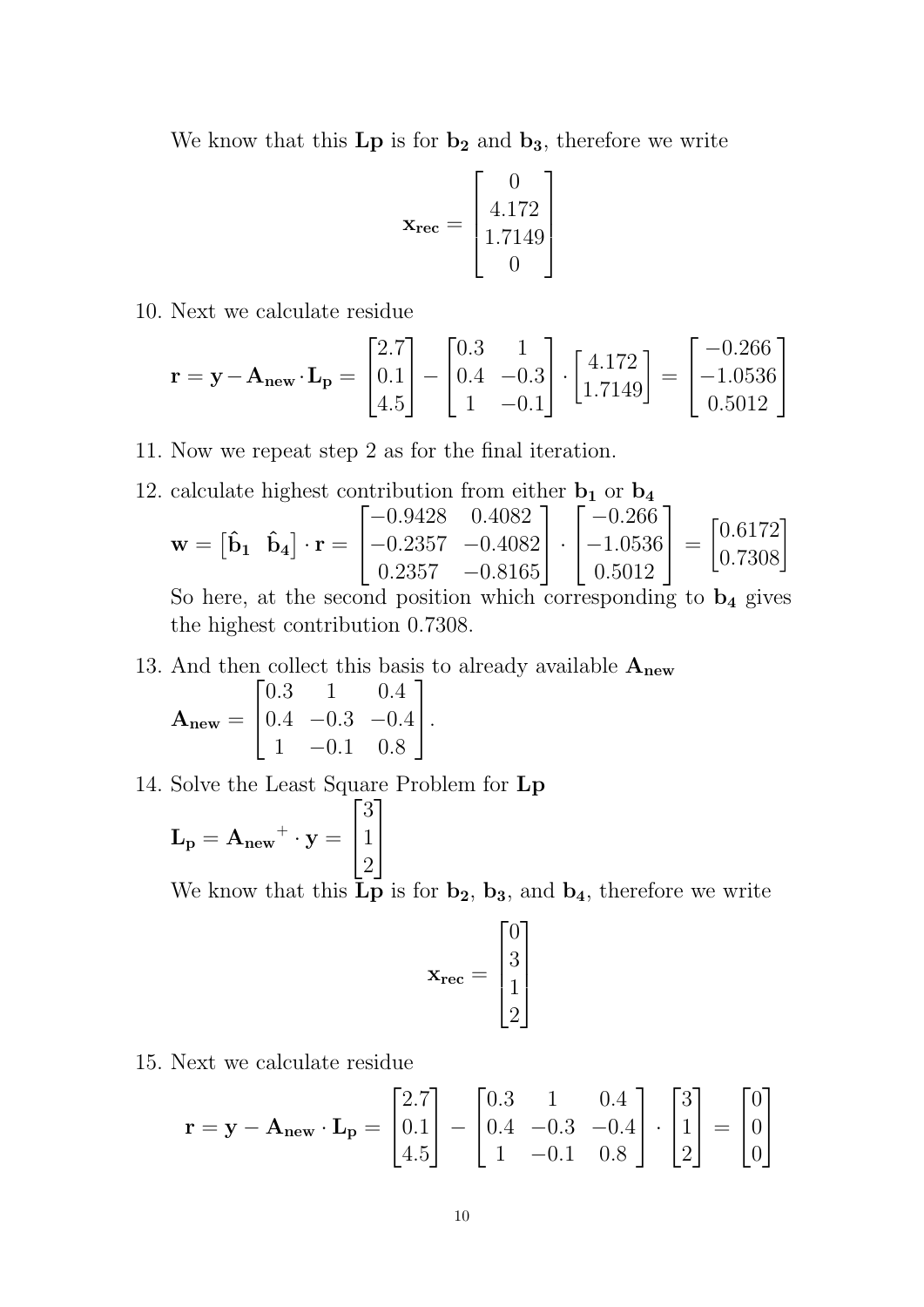16. Our iteration can be stopped here, as the residue is already zero. The reconstruction **x** in this case is

$$
\mathbf{x}_{\text{rec}} = \begin{bmatrix} 0 \\ 3 \\ 1 \\ 2 \end{bmatrix}
$$

which is similar to the original **x**.

# 8 Final notes

As we see in the ilustration process above, we now may notes the following facts.

- The highest contribution as we calculated from OMP is derived from normalized basis. Not from the original unnormalized basis.
- If all basis in measurement or reconstruction matrix **A** has already been normalized, the the calculation can be proceeded without normalization step.
- The contribution by each basis is done by dot product of the residue and the normalize basis.
- In the case of MP, the reconstruction coefficient  $x_{rec}$  is calculated from dot product of basis and residue, while on OMP, the coefficient  $x_{rec}$  is calculated from Least Square solution of  $A_{new}$  to y. The solution of this Least Square Problem is actually  $L_p$ . And  $L_p$  is directly indicates  $x_{rec}$  with a proper positio.  $A_{new}$  itself is collected from already selected unnormalized basis. This process needs time. Therefore OMP is slower dan MP.
- Residue r is calculated from original y and  $A_{new}$  and  $L_p$ .
- The Iteration continues as many as the number or row in **A** (i.e. M). Or, if the sparsity of the signal k is known, then the iteration repeats k times. If  $k < M$ , then knowing k will help our computation faster. However if  $k$  is unknown, the iteration should be up to M.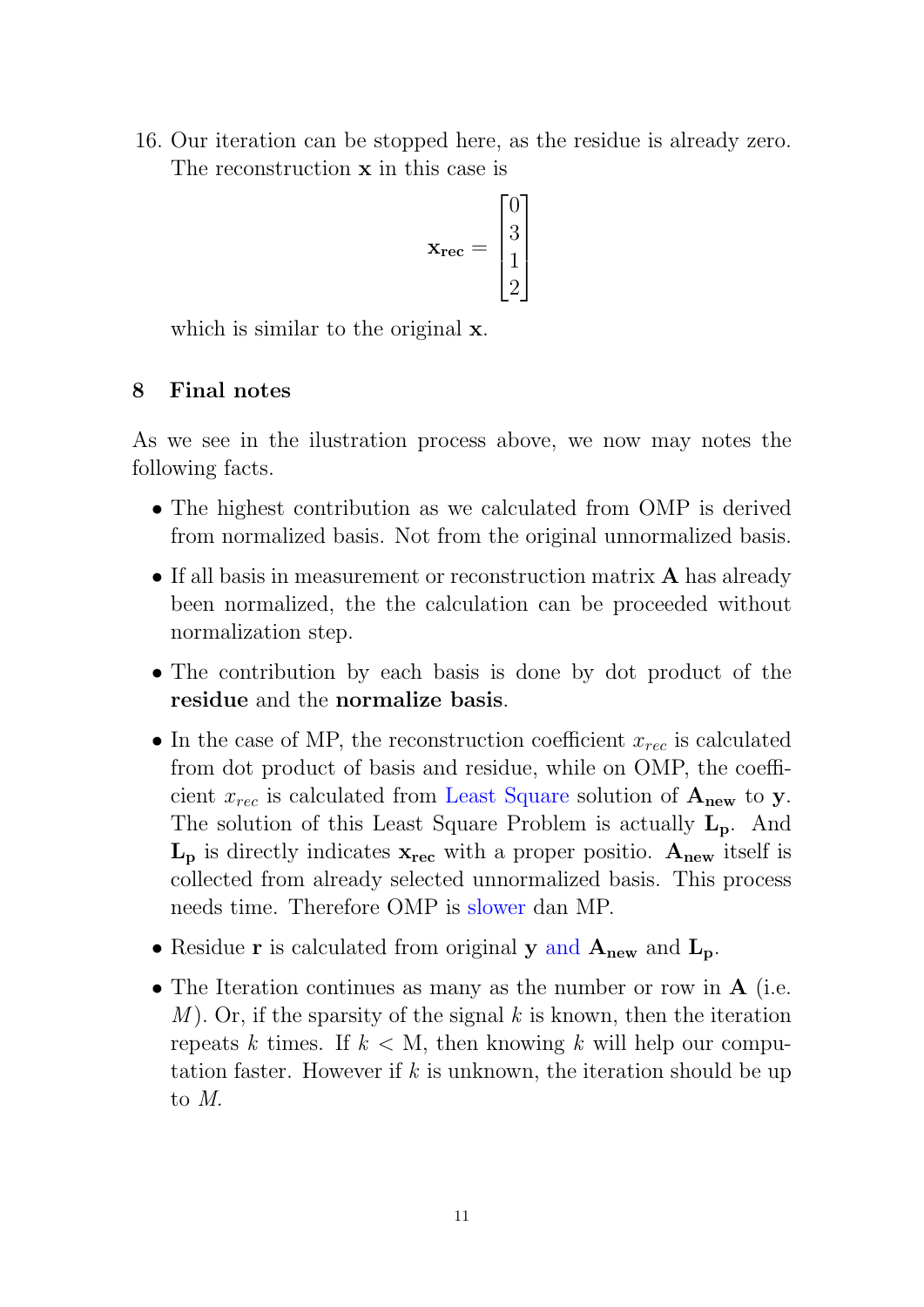### 9 Mathematical formal algorithm for OMP

Now, after we understand previous process, we can state the following steps as OMP algorithm.

OMP algorithm

1.

### 10 Weakness of OMP

OMP are fast. Very fast, as compared to the convex optimization. This is an advantage of greedy algorithm. But OMP also suffers from highly coherency matrix **A**. What is coherency in a matrix? Coherency in matrix A simply indicates similarity between two columns in matrix A.

Look at the following two matrix:

 $A_1 =$  $\begin{bmatrix} 0.6 & 0.8 & 1 \\ 0.8 & 0.6 & 0 \end{bmatrix}$  and  $\mathbf{A_2} =$  $\begin{bmatrix} 0.6 & 0.61 & 1 \\ 0.8 & 0.79 & 0 \end{bmatrix}$ 

Matrix  $A_2$  has a very high coherency, because second column is very similar to the first column. Matrix  $A_1$  has lesser coherency, because second column doesnot very similar to the first and third column. The coherency value which is denoted by  $\mu$  is defined as

$$
\mu = \max_{i,j;i \neq j} |\langle A(:,i) \cdot (A:,j) \rangle|.
$$

The value of  $\mu$  is between 0 and 1. If  $\mu$  is very high, then, usually OMP gives a wrong reconstruction result.

Try the following example:

$$
\mathbf{x} = \begin{bmatrix} 2 & 1 & 0 \end{bmatrix}
$$

$$
\mathbf{A} = \mathbf{A_2} = \begin{bmatrix} 0.6 & 0.61 & 1 \\ 0.8 & 0.79 & 0 \end{bmatrix}
$$

Find y.

Then given  $\bf{A}$  and  $\bf{y}$ , using OMP, find  $\bf{x}$  back! Can you get the original x?